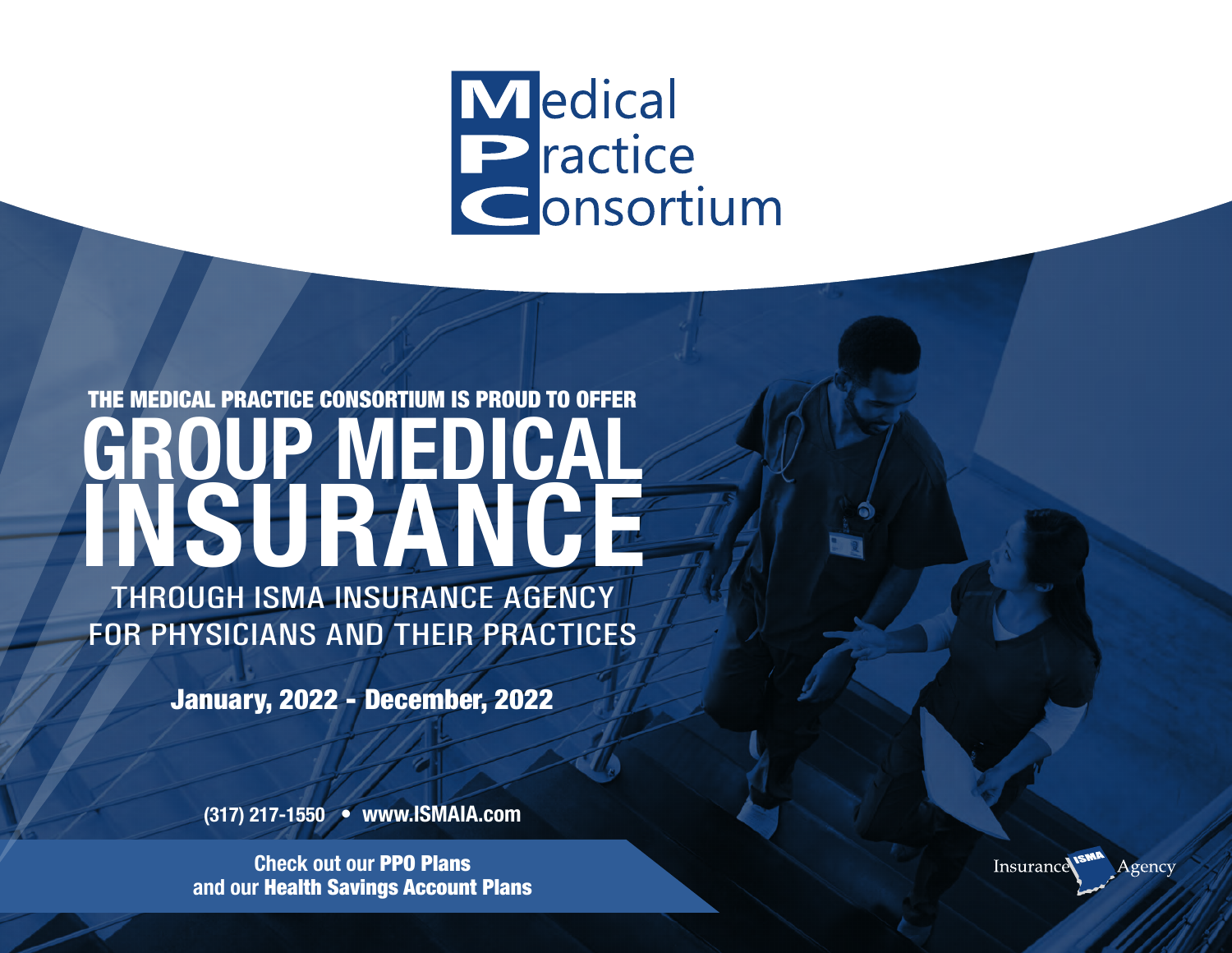

## **The Medical Practice Consortium - strength in numbers**

One of the biggest challenges for many medical practices is finding first-rate health insurance at an affordable price. In 2018, the Medical Practice Consortium was formed to help face this challenge. The Consortium consists of multiple independent medical practices that have pooled together to leverage the strength in numbers to obtain affordable health insurance coverage for their physicians, employees and families. The four-member Consortium board has assembled a team of benefit and actuarial consultants, legal counsel and licensed insurance professionals to help facilitate this goal.

The Consortium offers PPO and HSA plans with a range of deductibles through Anthem, using the broad Blue Access network.

## **Unique advantages**

- $\sim$  All medical plans use the broad Anthem Blue Access Network, providing network benefits for a very wide selection of physicians, other medical professionals, hospitals and medical facilities. Many competitive plans use more restrictive networks that limit the selection of network providers.
- $\triangleright$  Premiums are discounted based on favorable claims experience.
- $\triangleright$  More consistent annual renewal rate adjustments than many competitive plans.
- $\triangleright$  Children can be covered under parent's policies through the end of the year in which they attain age 26, regardless of student or marital status.
- a Knowledgeable ISMA Insurance Agency agents and support staff provide customer service and premium administration. Anthem processes all claims.
- $\sim$  All plans have two deductibles per family instead of three, which is common among competitive plans.
- $\triangledown$  Practices with 10 or more employee subscribers can offer employees a choice of paired medical plan options, provided at least 20% participate in each plan: page 2

| PP0 2000/4000 | or PPO 3000/6000  | PP0 3000/6000  | or HSA 5000/10000 |
|---------------|-------------------|----------------|-------------------|
| PP0 2000/4000 | or PP0 5000/10000 | PP0 5000/10000 | or HSA 5000/10000 |
| PP0 2000/4000 | or HSA 2800/5600  | HSA 2800/5600  | or HSA 4000/8000  |
| PP0 3000/6000 | or HSA 4000/8000  | HSA 2800/5600  | or HSA 5000/10000 |

## **Information you should know**

- A medical practice is required to be a member of the ISMA Employer Association to receive coverage through the Medical Practice Consortium. There is no membership fee for the ISMA Employer Association.
- $\sim$  All medical practices will have a common January 1 renewal date.
- → You may change from one medical plan to another on the January 1. You may also request an off cycle → You may change from one medical plan to another on the January 1. You may also request an off cycle change to a plan with a lower premium one time per year, between February 1 and August 1. an with a lower premium one time per y
- $\triangleright$  Deductibles and coinsurance start over on January 1 of each year.
- Newborn children must be added by contacting ISMA Insurance Agency within 31 days of birth to be covered under the plan. Retail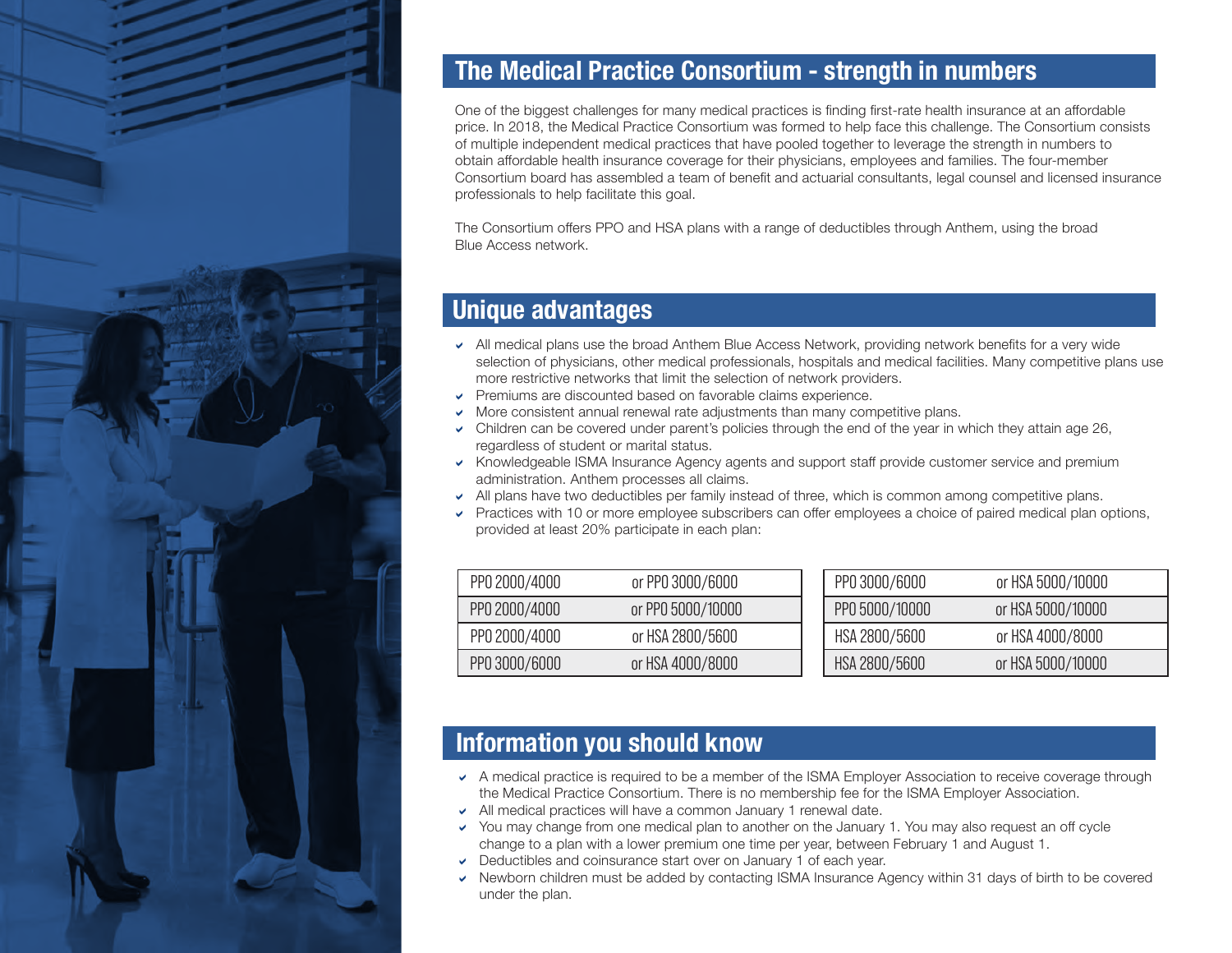## **A VALUABLE BENEFIT FOR...**

- Physicians who work at least 20 hours per week, their spouses (or domestic partners subject to certain requirements), and their children through the end of the year in which they attain age 26. (75% of insured physicians must be members of the Indiana State Medical Association.)
- Non-physician employees who work at least 20 hours per week in a medical office or medically related facility, their spouses (or domestic partners subject to certain requirements), and their children through the end of the year in which they attain age 26.

## **SAVE MONEY WITH DISCOUNTS**

The Anthem medical plans do not provide benefits for routine vision exams, eyeglasses or contacts. However, as an Anthem subscriber, you will qualify for discounts on eyeglasses and contacts through providers like LensCrafters®, Pearle Vision®, Target Optical® and 1-800-Contacts®. Discounts are also offered on gym memberships, weight-loss programs, smoking cessation programs, hearing aids and more.

Login to your account at www.anthem.com and click the Discounts link for more information.

## **PRESCRIPTION DRUG MANAGEMENT**

EpiphanyRx was selected to manage the prescription drug benefit for MPC medical plans because of their aligned, transparent business model, which provides significant, ongoing savings and overall value. Lumerica Health Services provides innovative specialty pharmacy solutions, framed in the core principles of transparency and stewardship. Their high-touch care illuminates patient health and well-being.

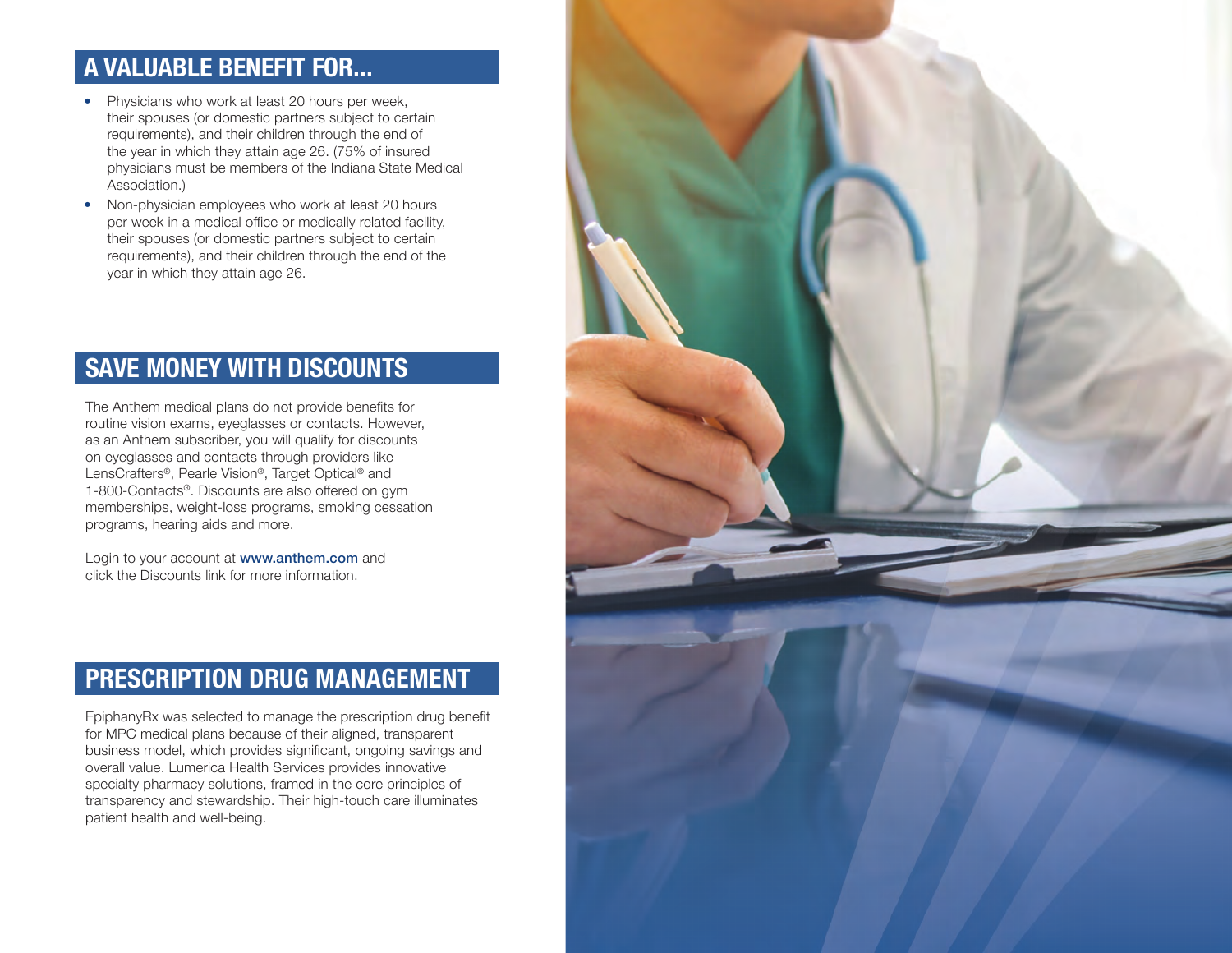## The Medical Practice Consortium sponsors the following Anthem medical insurance plans

All plans use the Anthem Blue Access Network; search for providers at www.anthem.com

Under the following plans, each covered person must meet the individual deductible. However, when a policy covers three or more people, no further deductible is applied after the family maximum deductible is met. Choose a PPO plan with copay benefits for office visits, urgent care, ER, and prescription drugs.

|                             | <b>Preventive</b><br>Care <sup>2</sup> |                          | Office Visit <sup>5</sup><br><b>PCP = Primary Care Physician</b><br><b>SCP = Specialty Care Physician</b><br>$AI = Allergy Injection$  |                          | <b>Urgent Care</b>    |                          | <b>Emergency Room</b>   |                                 | <b>Prescription Drugs</b><br>Tier 1 / Tier 2 / Tier 3<br>/ Tier 4 (Specialty) |                                                             | Deductibles <sup>4</sup>                          |                                                      | Coinsurance <sup>4</sup><br><b>[After deductible.</b><br>plan pays part of costs,<br>you pay part of costs) |                                                           | <b>Out of Pocket</b><br>Maximum <sup>4</sup>      |                                                      |
|-----------------------------|----------------------------------------|--------------------------|----------------------------------------------------------------------------------------------------------------------------------------|--------------------------|-----------------------|--------------------------|-------------------------|---------------------------------|-------------------------------------------------------------------------------|-------------------------------------------------------------|---------------------------------------------------|------------------------------------------------------|-------------------------------------------------------------------------------------------------------------|-----------------------------------------------------------|---------------------------------------------------|------------------------------------------------------|
| <b>Plan Name</b>            | In.<br><b>Network</b>                  | Out of<br><b>Network</b> | $\ln$<br><b>Network</b>                                                                                                                | Out of<br><b>Network</b> | In.<br><b>Network</b> | Out of<br><b>Network</b> | In.<br><b>Network</b>   | <b>Out of</b><br><b>Network</b> | <b>Retail</b><br>$[30-dav]$<br>supply)<br><b>Copays</b>                       | <b>Mail Order</b><br>$[90-day]$<br>supply)<br><b>Copays</b> | In.<br><b>Network</b><br><b>Single</b><br>/Family | Out of<br><b>Network</b><br><b>Single</b><br>/Family | In.<br><b>Network</b><br><b>Plan Pavs</b><br>/ You Pav                                                      | Out of<br><b>Network</b><br><b>Plan Pays</b><br>/ You Pay | In.<br><b>Network</b><br><b>Single</b><br>/Family | Out of<br><b>Network</b><br><b>Single</b><br>/Family |
| <b>PP0 2,000</b><br>/4,000  | 100%                                   | DC <sup>1</sup>          | \$25 PCP copay<br>\$50 SCP copay<br>\$5 Al copay                                                                                       | DC <sup>1</sup>          | \$75 copay            | DC <sup>1</sup>          | \$250 copay<br>plus 20% | DC <sup>1</sup>                 | \$10/\$30/\$60<br>/25% up to<br>$$300$ max. <sup>3</sup>                      | \$20/\$60/\$120<br>/25% up to<br>$$300$ max. <sup>3</sup>   | \$2,000<br>\$4,000                                | \$5,000<br>\$10,000                                  | 80%<br>20%                                                                                                  | 50%<br>50%                                                | \$5,000<br>\$10,000                               | \$10,000<br>\$20,000                                 |
| PP0 3.000<br>/6,000         | 100%                                   | DC <sup>1</sup>          | \$25 PCP copay<br>\$50 SCP copay<br>\$5 Al copay                                                                                       | DC <sup>1</sup>          | \$75 copay            | DC <sup>1</sup>          | \$250 copay<br>plus 20% | DC <sup>1</sup>                 | \$10/\$30/\$60<br>/25% up to<br>$$300$ max. <sup>3</sup>                      | \$20/\$60/\$120<br>/25% up to<br>\$300 max. <sup>3</sup>    | \$3,000<br>\$6,000                                | \$5,000<br>\$10,000                                  | 80%<br>20%                                                                                                  | 50%<br>50%                                                | \$6,500<br>\$13,000                               | \$10,000<br>\$20,000                                 |
| PP0 5.000<br>/10,000        | 100%                                   | DC <sup>1</sup>          | \$25 PCP copay<br>\$50 SCP copay<br>\$5 Al copay                                                                                       | DC <sup>1</sup>          | \$75 copay            | DC <sup>1</sup>          | \$250 copay<br>plus 20% | DC <sup>1</sup>                 | \$10/\$30/\$60<br>/25% up to<br>$$300$ max. <sup>3</sup>                      | \$20/\$60/\$120<br>/25% up to<br>$$300$ max. <sup>3</sup>   | \$5,000<br>\$10,000                               | \$10,000<br>\$20,000                                 | 80%<br>20%                                                                                                  | 50%<br>50%                                                | \$7,350<br>\$14,700                               | \$20,000<br>\$40,000                                 |
|                             |                                        |                          | Choose a plan you can pair with a Health Savings Account through an HSA provider of your choice to take advantage of HSA tax benefits. |                          |                       |                          |                         |                                 |                                                                               |                                                             |                                                   |                                                      |                                                                                                             |                                                           |                                                   |                                                      |
| <b>HSA 2,800</b><br>/5,600  | 100%                                   | DC <sup>1</sup>          | DC <sup>1</sup>                                                                                                                        | DC <sup>1</sup>          | DC <sup>1</sup>       | DC <sup>1</sup>          | DC <sup>1</sup>         | DC <sup>1</sup>                 | Discount, DC1                                                                 | Discount, DC1                                               | \$2,800<br>\$5,600                                | \$5,000<br>\$10,000                                  | 100%<br>0%                                                                                                  | 50%<br>50%                                                | \$2,800<br>\$5,600                                | \$10,000<br>\$20,000                                 |
| <b>HSA 4.000</b><br>/8,000  | 100%                                   | DC <sup>1</sup>          | DC <sup>1</sup>                                                                                                                        | DC <sup>1</sup>          | DC <sup>1</sup>       | DC <sup>1</sup>          | DC <sup>1</sup>         | DC <sup>1</sup>                 | Discount, DC <sup>1</sup>                                                     | Discount, DC <sup>1</sup>                                   | \$4,000<br>\$8,000                                | \$10,000<br>\$20,000                                 | 80%<br>20%                                                                                                  | 50%<br>50%                                                | \$5,000<br>\$10,000                               | \$10,000<br>\$20,000                                 |
| <b>HSA 5,000</b><br>/10,000 | 100%                                   | DC <sup>1</sup>          | DC <sup>1</sup>                                                                                                                        | DC <sup>1</sup>          | DC <sup>1</sup>       | DC <sup>1</sup>          | DC <sup>1</sup>         | DC <sup>1</sup>                 | Discount, DC <sup>1</sup>                                                     | Discount, DC1                                               | \$5,000<br>\$10,000                               | \$10,000<br>\$20,000                                 | 80%<br>20%                                                                                                  | 50%<br>50%                                                | \$6,650<br>\$13,300                               | \$20,000<br>\$40,000                                 |

| /4,000                      | IUU% | UU'             | <b>S50 SCP copay</b><br>\$5 AI copay                                                                                                   | UU'             | <b>D</b> CODAY  | UU'             | plus 20%                | UU'             | /25% up to<br>$$300$ max. <sup>3</sup>                   | /25% up to<br>$$300$ max. <sup>3</sup>                    | \$4,000             | \$10,000             | 20%           | 50%        | \$10,000            | \$20,000             |
|-----------------------------|------|-----------------|----------------------------------------------------------------------------------------------------------------------------------------|-----------------|-----------------|-----------------|-------------------------|-----------------|----------------------------------------------------------|-----------------------------------------------------------|---------------------|----------------------|---------------|------------|---------------------|----------------------|
| <b>PPO 3,000</b><br>/6,000  | 100% | DC <sup>1</sup> | \$25 PCP copay<br>\$50 SCP copay<br>\$5 Al copay                                                                                       | DC <sup>1</sup> | \$75 copay      | DC <sup>1</sup> | \$250 copay<br>plus 20% | DC <sup>1</sup> | \$10/\$30/\$60<br>/25% up to<br>$$300$ max. <sup>3</sup> | \$20/\$60/\$120<br>/25% up to<br>$$300$ max. <sup>3</sup> | \$3,000<br>\$6,000  | \$5,000<br>\$10,000  | 80%<br>20%    | 50%<br>50% | \$6,500<br>\$13,000 | \$10,000<br>\$20,000 |
| <b>PPO 5,000</b><br>/10,000 | 100% | DC <sup>1</sup> | \$25 PCP copay<br>\$50 SCP copay<br>\$5 AI copay                                                                                       | DC <sup>1</sup> | \$75 copay      | DC <sup>1</sup> | \$250 copay<br>plus 20% | DC <sup>1</sup> | \$10/\$30/\$60<br>/25% up to<br>$$300$ max. <sup>3</sup> | \$20/\$60/\$120<br>/25% up to<br>$$300$ max. <sup>3</sup> | \$5,000<br>\$10,000 | \$10,000<br>\$20,000 | 80%<br>20%    | 50%<br>50% | \$7,350<br>\$14,700 | \$20,000<br>\$40,000 |
|                             |      |                 |                                                                                                                                        |                 |                 |                 |                         |                 |                                                          |                                                           |                     |                      |               |            |                     |                      |
|                             |      |                 | Choose a plan you can pair with a Health Savings Account through an HSA provider of your choice to take advantage of HSA tax benefits. |                 |                 |                 |                         |                 |                                                          |                                                           |                     |                      |               |            |                     |                      |
| <b>HSA 2,800</b><br>/5,600  | 100% | DC <sup>1</sup> | DC <sup>1</sup>                                                                                                                        | DC <sup>1</sup> | DC <sup>1</sup> | DC <sup>1</sup> | DC <sup>1</sup>         | DC <sup>1</sup> | Discount, DC1                                            | Discount, DC1                                             | \$2,800<br>\$5,600  | \$5,000<br>\$10,000  | 100%<br>$0\%$ | 50%<br>50% | \$2,800<br>\$5,600  | \$10,000<br>\$20,000 |
| <b>HSA 4,000</b><br>/8,000  | 100% | DC <sup>1</sup> | DC <sup>1</sup>                                                                                                                        | DC <sup>1</sup> | DC <sup>1</sup> | DC <sup>1</sup> | DC <sup>1</sup>         | DC <sup>1</sup> | Discount, DC1                                            | Discount, DC1                                             | \$4,000<br>\$8,000  | \$10,000<br>\$20,000 | 80%<br>20%    | 50%<br>50% | \$5,000<br>\$10,000 | \$10,000<br>\$20,000 |

1 DC = Anthem's allowable amounts are covered, subject to Deductible and Coinsurance (if applicable).

2 See Preventive Care item under What is Covered below for more detailed description of benefits for each plan.

3 Copays for Tier 1/2/3/4 prescription drugs. The copay listed for tier 4 (Specialty) drugs is 25%, up to a maximum of \$300 per prescription.

4 All plans have separate In Network and Out of Network Deductibles, Coinsurance and Out of Pocket maximums.

5 Allergy testing, MRAs, MRIs, PETS, CT-Scans, Nuclear Cardiology Imaging Studies, non-maternity related Ultrasounds, and pharmaceutical products subject to deductible and coinsurance.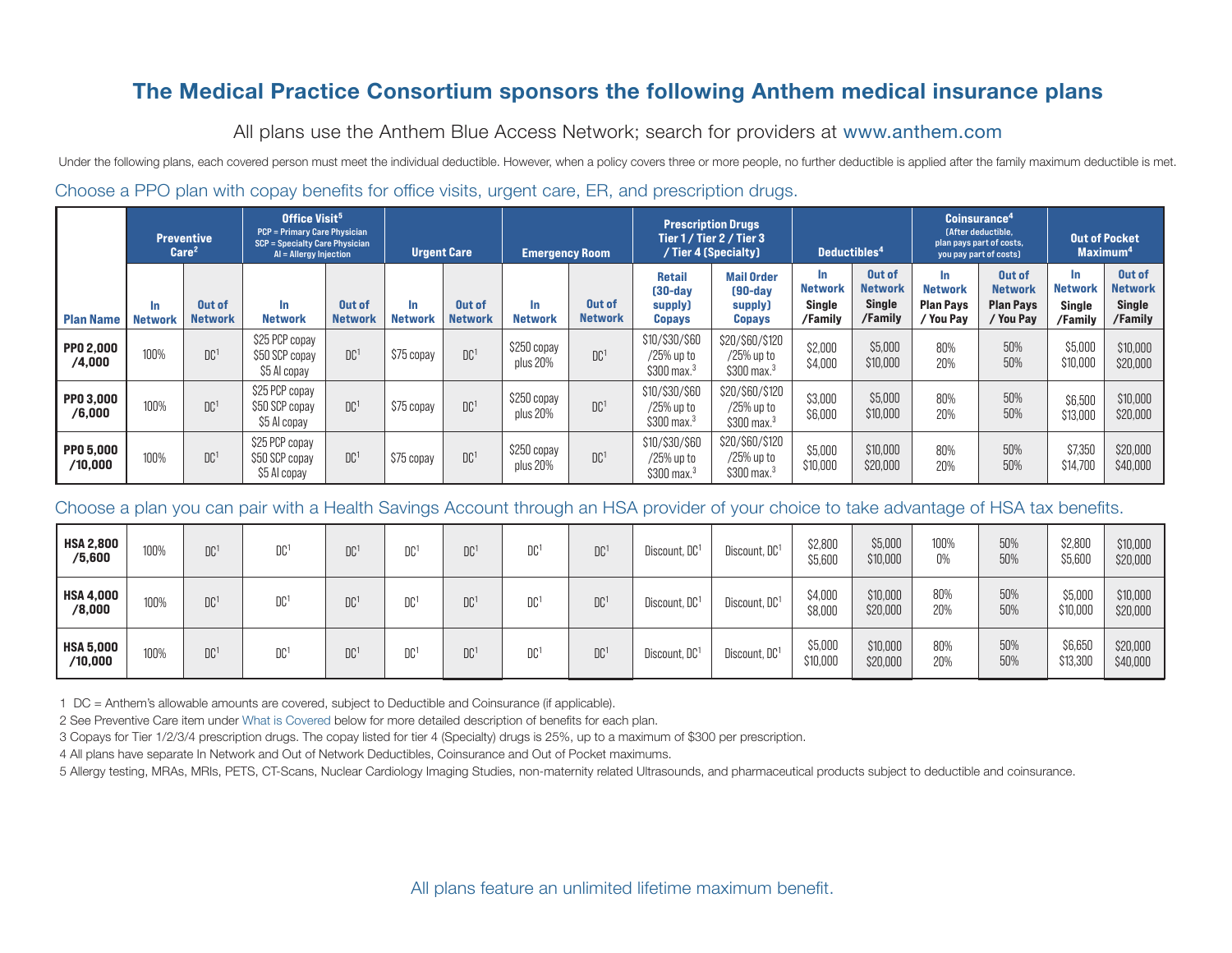## **DEFINITIONS**

- **• Deductibles:** Charges for certain services are subject to deductibles that accumulate from January 1 through December 31 of each year. All plans have separate In Network (IN) and Out of Network (OON) deductibles.
- **• Copays:** Copays are specific amounts that you are required to pay at the time of certain services, i.e., office visits, urgent care center visits, emergency room visits.
- **• Coinsurances:** After deductibles are met, the plan pays part of the costs and the subscriber pays part of the costs, until the Out of Pocket Maximum is reached.
- **• Out of Pocket Maximum:** The Out of Pocket Maximum is satisfied by all deductibles, copays and coinsurances (except human organ and tissue transplants, excluding kidney and cornea).

## **WHAT'S COVERED**

- **• Preventive Care:** PPO plans: Covers physical exams, well baby care, immunizations, diagnostic services performed during the office visit session and billed by the physician, including routine Pap smears and routine mammograms - In network covered at 100%; Out of network subject to OON deductible and coinsurance. HSA plans: Covers all Innetwork care coded as preventive at 100%.
- **Physician Home and Office Services: PPO plans: Primary Care Physician and Specialty Care Physician home and** office visits covered, subject to Office Visit copays listed in Plan Options chart. \$5 copay for allergy injections. Allergy testing, MRAs, MRIs, PETS, CT-Scans, Nuclear Cardiology Imaging Studies, non-maternity related Ultrasounds, and pharmaceutical products are subject to deductible and coinsurance. HSA plans: Subject to deductible and coinsurance.
- **• NEW! LiveHealth Online®:** With LiveHealth Online, you get immediate doctor visits through live video, your choice of U.S. board-certified doctors, private, secure and convenient online visits. For more information or to sign up, go to www.LiveHealthOnline.com. PPO plans: Subject to PCP copay. HSA plans: A cost of only \$49 per visit, subject to deductible and coinsurance.
- **• Urgent Care:** (Includes all services billed with urgent care encounter claim.) PPO plans: In network \$75 copay. Out of network subject to OON deductible and coinsurance. HSA plans: Subject to deductible and coinsurance.
- **• Emergency Room:** (Includes all services performed, facility and professional; waived if admitted.) PPO plans: In network \$250 copay followed by 20% coinsurance. Out of network subject to OON deductible and coinsurance. HSA plans: Subject to deductible and coinsurance.
- **• Prescription Drugs:** Oral contraceptives covered under all plans. PPO plans: Rx copay benefits for Tier 1, 2, 3 and 4 drugs. See Plan Options chart for copay amounts. HSA plans: Charges subject to deductible and coinsurance; then covered in full.
- **• Inpatient Hospital Care:** Unlimited number of days of semi-private room or ward accommodations and other necessary services not included in the room charges.
- **• Inpatient and Outpatient Professional Services:** All plans: Include, but are not limited to Medical Care visits, Intensive Medical Care, Concurrent Care, Consultations, Surgery and administration of general anesthesia and Newborn exams.
- **• Diagnostic X-rays and Lab Tests:** Subject to deductible and coinsurance.
- **• Surgery:** Subject to deductible and coinsurance.
- **• Anesthesia:** Subject to deductible and coinsurance.

## **WHAT'S NOT COVERED**

#### **LIMITATIONS**

Unless otherwise noted, covered charges are based on Anthem's allowable amounts.

#### **EXCLUSIONS FOR MEDICAL PLANS**

(complete list of exclusions printed in Certificate) Services not covered under the Medical Plans include services or supplies not medically necessary, vision exams, cosmetic surgery, dental care not caused by an accident, eyeglasses or hearing aids, services covered by worker's compensation.

## **ELIGIBILITY REQUIREMENTS**

- To establish a group plan, at least one staff physician or owner must be an ISMA member. 75% of insured physicians must be ISMA members.
- The group plan requires at least two participants. 75 percent of all eligible employees should participate. An eligible employee is one who does not have coverage elsewhere. For groups with 50 or more full-time employees, the greater of 75 percent of all eligible employees or 50 percent of all full-time employees should participate.

## **COMPLIANCE**

- ISMA Insurance Agency issues COBRA offers for employers with 20 or more employees.
- All medical plans are Affordable Care Act compliant.
- The MPC submits annual PCORI fees for all MPC participating employers and their subscribers.
- ISMA Insurance Agency provides each insured employer group with 1-50 subscribers with one set of 1095-B forms to distribute to insured employees, and one set to file with the IRS with a 1094-B transmittal. ISMA Insurance Agency provides each insured employer with more than 50 subscribers with the data needed to prepare 1095-C forms for insured employees.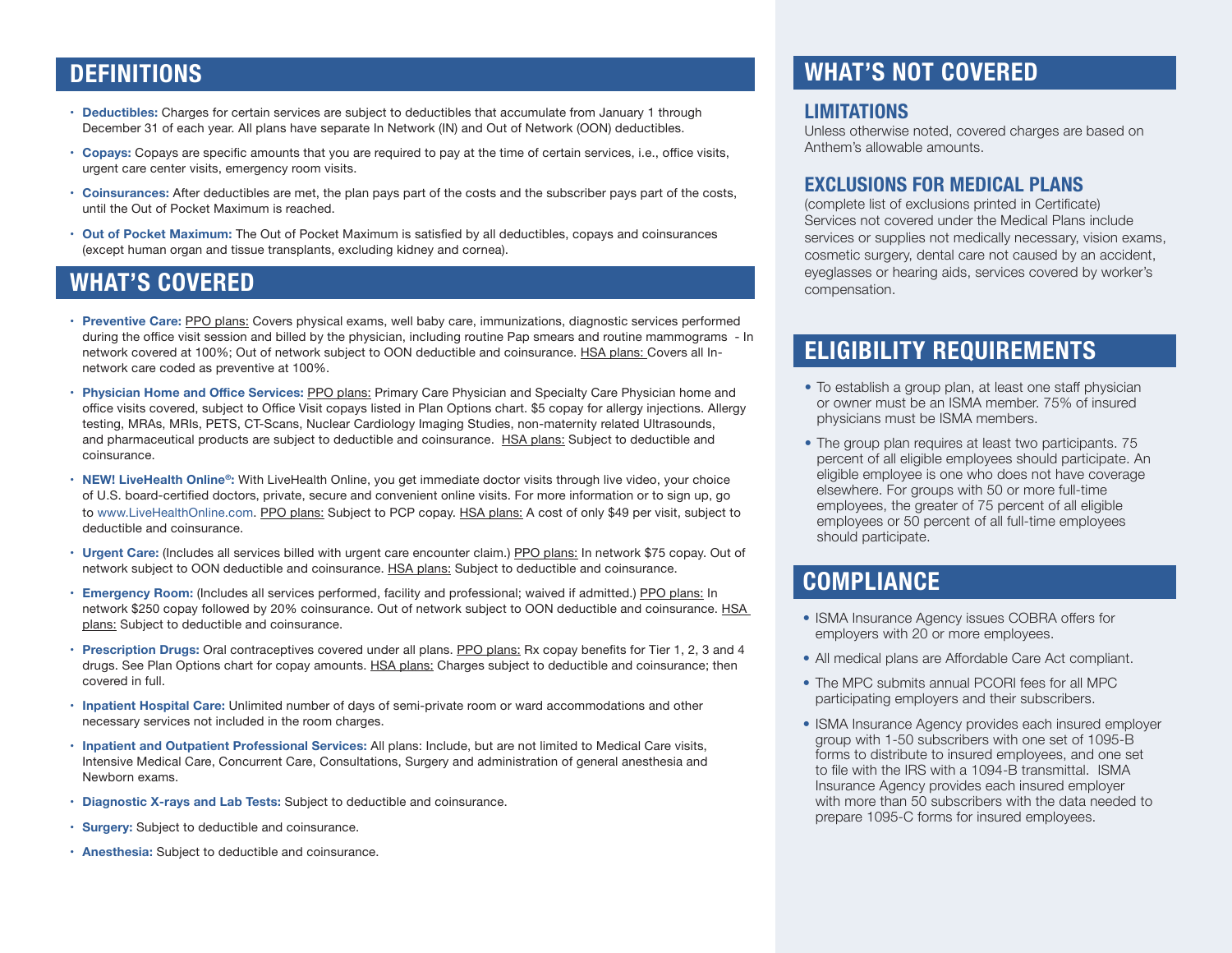## **WHAT'S COVERED (CONTINUED)**

- **• Mental Health/Substance Abuse:** PPO plans: In network physician office visits, subject to primary care office visit copay. Outpatient professional and facility services subject to deductible and coinsurance. Out of network subject to OON deductible and coinsurance. In network inpatient professional and facility services subject to deductible and coinsurance; Out of network subject to OON deductible and coinsurance. HSA plans: Subject to deductible and coinsurance.
- **• Maternity:** Subject to deductible and coinsurance.
- **• Infertility:** All plans include \$5,000 lifetime maximum benefit per person for treatment of infertility.
- **• Ambulance:** Subject to deductible and coinsurance. Maximum \$50,000 per nonemergency trip for Non Network providers.
- **• Medical Supplies, Equipment and Appliances:** Subject to deductible and coinsurance.
- **• Outpatient Therapy:** All plans include 60 physical/occupational therapy visits, 20 speech therapy visits, 12 spinal manipulation visits, 36 cardiac rehabilitation visits and 20 pulmonary rehabilitation visits per calendar year. PPO plans: In network copay based on setting; Out of network subject to OON deductible and coinsurance. HSA plans: Subject to deductible and coinsurance.
- **• Skilled Nursing Facility:** 90 days per calendar year combined Network and Non Network.
- **• Approved Home Health Care Services:** All plans include 100 visits per calendar year.
- **• Private Duty Nursing:** 82 visits per calendar year combined Network and Non Network; 164 visits per lifetime combined Network and Non Network.
- **• Foreign Travel:** Same benefits paid in or outside the U.S. Outside the U.S., subscriber may be required to pay provider at time of service, and file a claim form and an itemized bill with Anthem upon return. Please note: If you travel outside the United States and want coverage for international air ambulance, you may want to purchase a separate air medical evacuation insurance policy.
- **• Hospice Services:** PPO plans: Covered in full. HSA plans: Subject to deductible and coinsurance.
- **• Human Organ or Tissue Transplant:** Covers these human to human organ and tissue transplants: bone marrow, heart, heart/ lung, lung, liver, pancreas and kidney/pancreas. In network covered at 100%; out of network 50% coinsurance. Kidney and cornea transplants covered under health benefit.
- **• Mandatory Precertification on Inpatient and Selected Outpatient Services with Noncompliance Penalty:** Contact Anthem Customer Service Department to determine whether precertification is required on a particular Outpatient Service. In network penalties are provider's responsibility. Out of network, subscriber is responsible for non-medically necessary services.
- **• BlueCard Program:** In many cases, when you travel or live outside your Blue Cross and Blue Shield Plan's service area, you can take advantage of savings the local Blue Plan has negotiated with local doctors and hospitals. You should not have to pay any amount above negotiated rates. Also, you should not have to complete a claim form or pay up front for your health care services, except for out-of-pocket expenses like non-covered services, deductible, copay, and coinsurance that you'd pay anyway. More than 85 percent of all doctors and hospitals throughout the U.S. contract with Blue Cross and Blue Shield Plans. Outside of the U.S., you have access to doctors and hospitals in more than 200 countries. If you are a PPO member, always use a BlueCard PPO doctor or hospital to make sure you receive the highest level of benefits. Visit the BlueCard Doctor and Hospital Finder Web site (www.BCBS.com) or call 1-800-810-BLUE to locate doctors and hospitals outside of your Blue Plan's service area.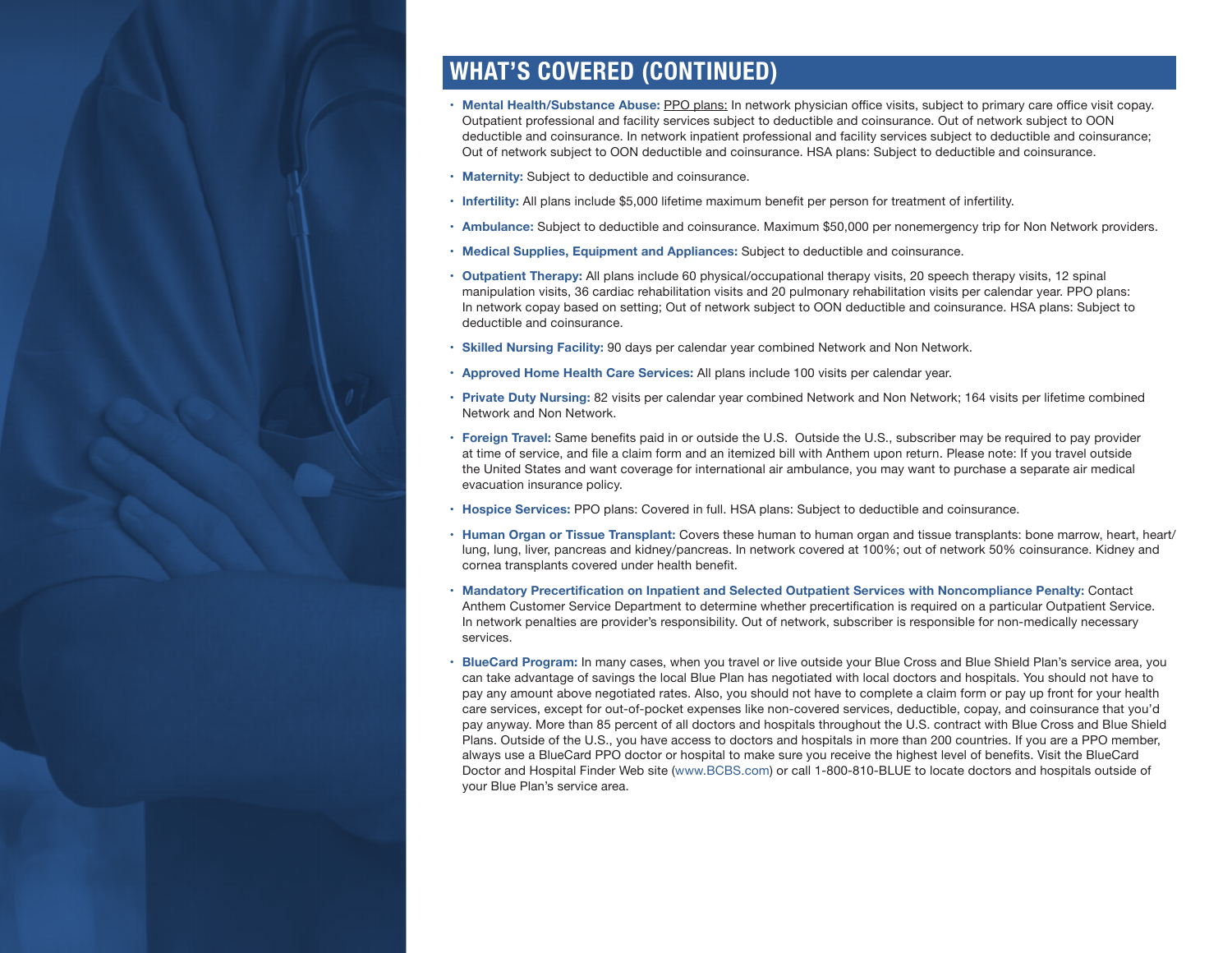## **WELLNESS**

Wellness education and resources are offered by Anthem at timewellspent.anthem.com, offering tools for prevention, living well and eating healthy.

## **HOW TO APPLY**

Review this brochure. Then, go to www.ismaia.com, Employer Plans, click on Request a Quote, and follow the instructions to complete and submit the necessary information.

Upon receipt, your information will be reviewed, and we will provide you with firm rates for each medical plan. If you accept, ISMA Insurance Agency will send a Confirmation package and an initial invoice, and Anthem will send identification cards (within 10-14 business days of entry into Anthem's system).

### **CREATING AN ANTHEM MEMBER ACCOUNT**

Anthem makes it easy for subscribers to create an online user account to view benefits, check year-to-date deductibles, review claims, order new ID cards - and more. To begin using Anthem online access, go to www.Anthem.com, click Log in or start your member registration, and follow the prompts to set up a Member account. You will need some information from your Anthem ID card.

## **FOR MORE INFORMATION**

For more information, please call the ISMA Insurance Agency at (317) 261-2060, email us at ismaia@ismanet.org, or go to www.ISMAIA.com.

This is not meant as a replacement to the Certificate of Coverage (Certificate) and whenever a discrepancy exists between the Certificate and this brochure, the Certificate will govern the administration of the plan.